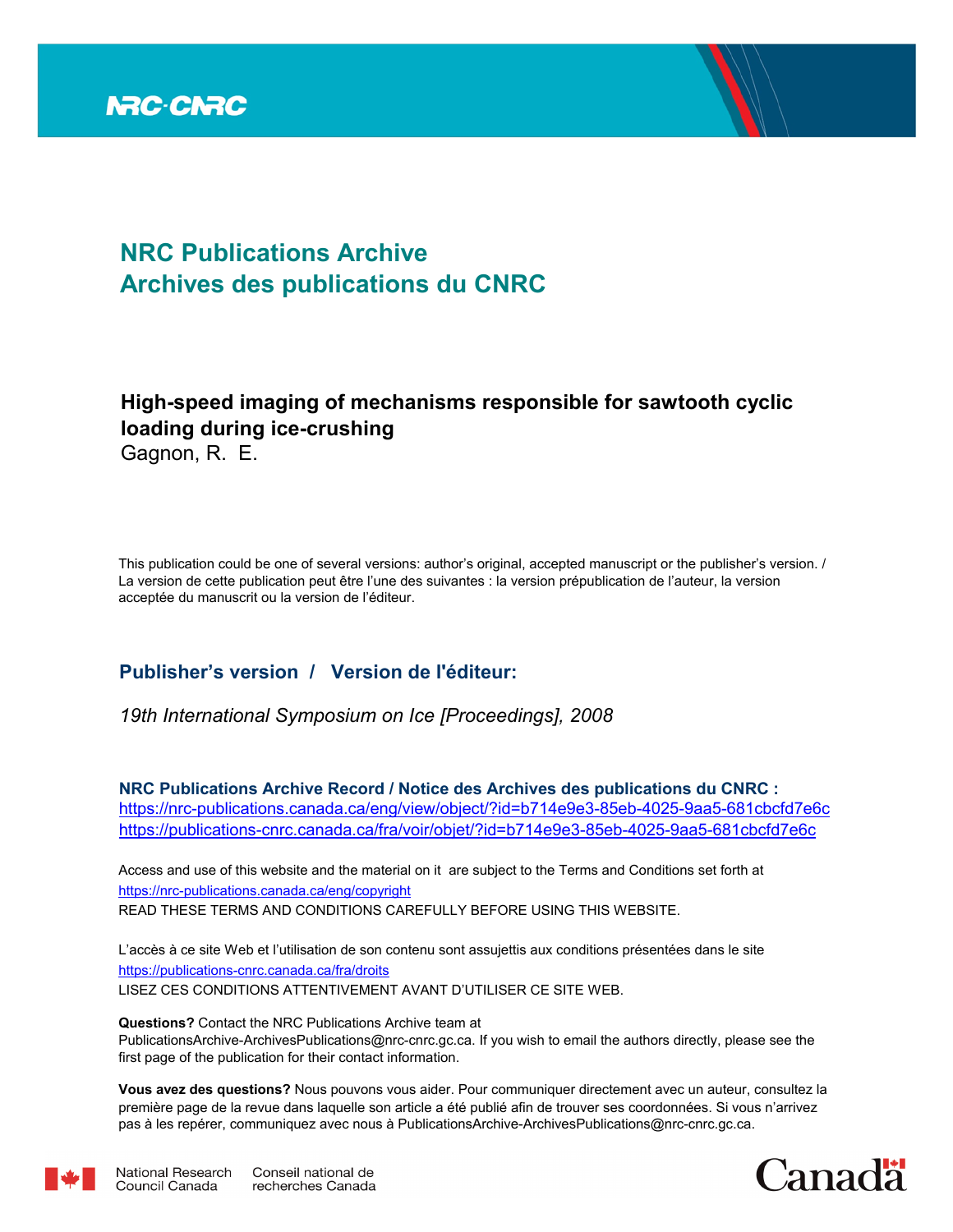

# **19th IAHR International Symposium on Ice**

"Using New Technology to Understand Water-Ice Interaction" *Vancouver, British Columbia, Canada, July 6 to 11, 2008*

# **HIGH-SPEED IMAGING OF MECHANISMS RESPONSIBLE FOR SAWTOOTH CYCLIC LOADING DURING ICE CRUSHING**

### **R.E. Gagnon**

*Institute for Ocean Technology National Research Council of Canada St. John's, NL, Canada, A1B 3T5 Robert.Gagnon@NRC.CA* 

#### **Abstract**

High-speed imaging (30,000 images/s) has been used to observe the behavior of monocrystalline freshwater ice during crushing at  $-10^{\circ}$ C. The ice contact zone consisted of an intact high-pressure central area surrounded by pulverized spall debris and partially refrozen melt. A sawtooth pattern was evident in the load record, similar to that observed in other ice crushing and indentation studies. The spalling behavior that is responsible for any particular load drop in the load record was found to be caused by the presence of small stable fractures in the high-pressure intact ice zone that were created during the preceding spall event and associated load drop. The small fractures are roughly centered in the intact ice region and this explains why the magnitude of the load drops is typically half the prior load value. The removal of ice from the intact ice zone by the viscous radial flow of a thin layer of melt has been described before (Gagnon, R.E. 1994. Melt Layer Thickness Measurements During Crushing Experiments on Freshwater Ice. Journal of Glaciology, 1994, Vol. 40, No. 134, 119-124). This process explains why the small fractures are roughly centered in the high-pressure contact zone. There the flow is stagnant and less ice has melted, relative to the non-central areas, and this leads to high non-uniform stresses in the ice that cause the fractures.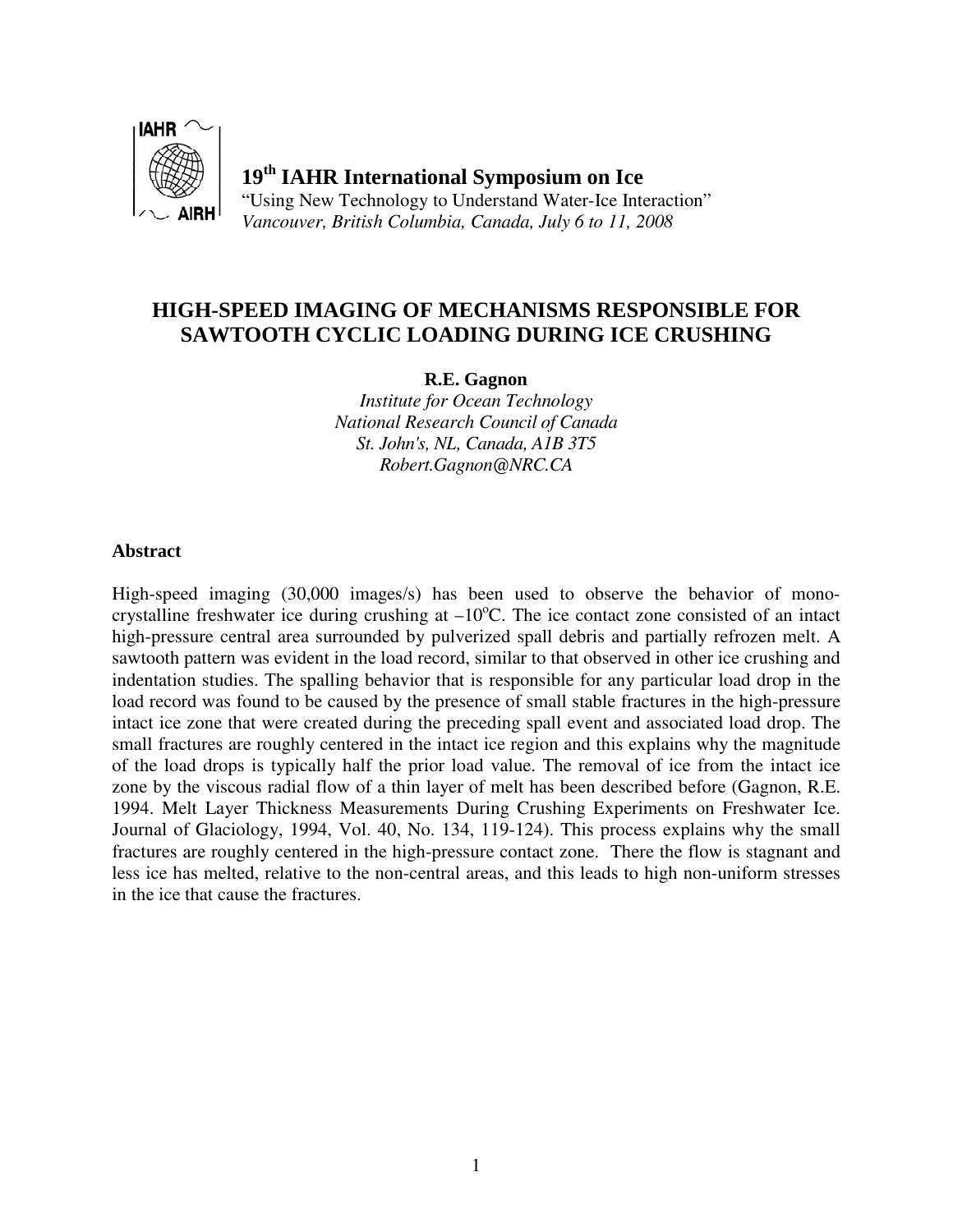#### **1. Introduction**

Ice crushing and indentation has been studied intensively over the past few decades. Some characteristics of the ice behavior recur during field and lab studies and at various scales (Gagnon, 1999). One intriguing aspect has been the apparent cyclic sawtooth pattern in load that has been described frequently and attributed to spalling behavior. Figures 1 and 2 show examples, from earlier studies, of the sawtooth load behavior, and associated pressure and displacement data, for lab and field experiments respectively. Aspects of the sawtooth patterns, such as their regularity, have not been addressed in any detail so far and no explanations for the size of spalls, and the associated magnitude of the load drops, have been offered. An explanation is provided here based on observations of ice crushing behavior from images acquired at very high speed (30,000 images per second).



**Figure 1.** Sections of the displacement (a), pressure (b) and load (c) data from a test using a crushing apparatus similar to the one in this study. The sudden rises in pressure in (b) at the load drops correspond to the spikes in pressure on the remaining ice when a spall breaks away from the contact zone. (From Gagnon, 1994)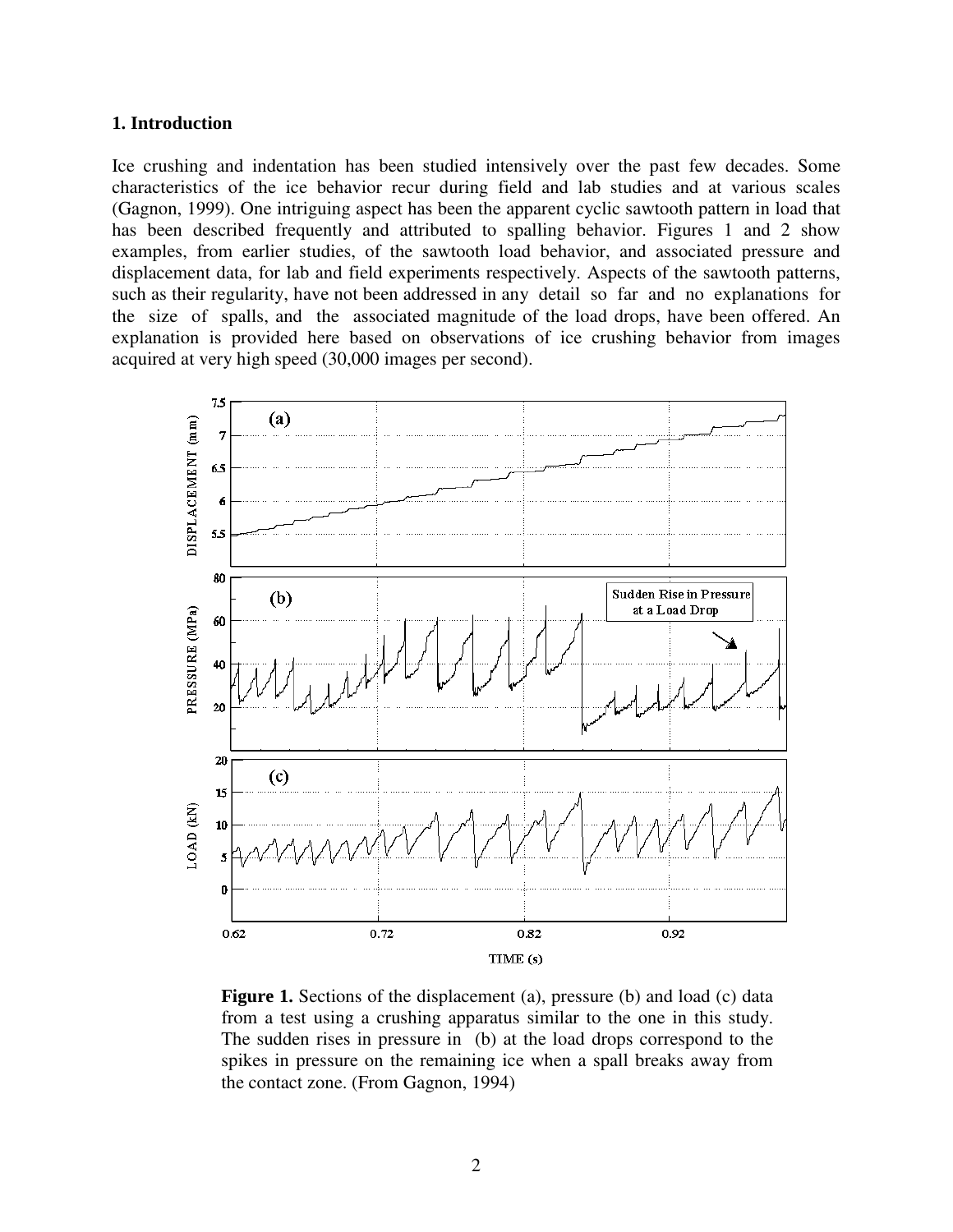

**Figure 2.** Time series of displacement (a), piston/diaphragm pressure sensor output (b), PVDF pressure sensor output (c) and load (d) for a segment of test Tfr4. The displacement data has not been corrected to account for the ice compliance. The correction would make the gently sloping plateaus almost horizontal. (From Gagnon, 1998)

### **2. Apparatus and Test Parameters**

Figure 3 shows the test setup, where the ice, confined in a rigid holder, is pressed against a transparent  $Plexiglas^{TM}$  crushing plate (5 cm thickness) in a testing frame as high-speed images are acquired from the opposite side of the plate. The ice sample was mono-crystalline with the caxis oriented vertically. The specimen was initially a block 13 cm x 13 cm x 10 cm with the top trimmed to the shape of a truncated pyramid with a slope of about  $40^\circ$ . Details of the procedure for preparing the ice specimen and mounting it in the ice holder are given by Gagnon (1994). A single crystal was used primarily to avoid intergranular cracking that would normally obscure visual observations. The ice holder has been described before and the method of growing large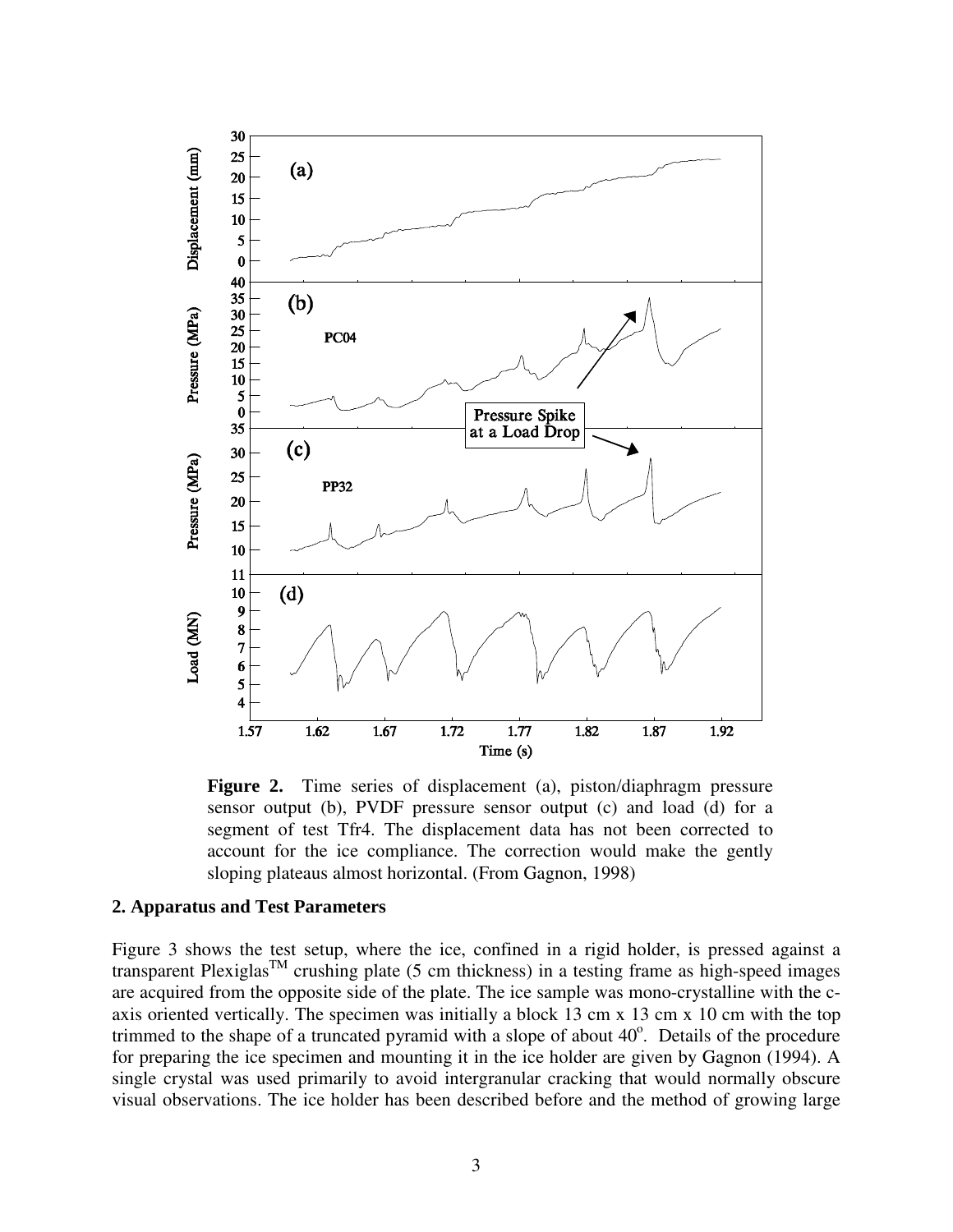single crystals (Gagnon, 1994). The test was carried out at  $-10^{\circ}$ C and the actuator was moving at a nominal rate of 32 mm/s. The load data for the test were acquired at 20,000 samples per second.

# **3. Test Results and Discussion**

Figure 4 shows an image acquired during the crushing test. The figure is annotated to illustrate features of the ice behavior to assist the reader in understanding the discussion that follows. The region of the image showing white material surrounding a central dark region corresponds to the area of contact where the top of the pyramidshaped ice sample is being crushed against the Plexiglas crushing plate.

Figure 5 shows 6 images from a portion of the high-speed video record of the test. The camera (Fastcam-APX RS) was running at a capture rate of 30,000 images per second and each image was 256 x 256 pixels in size, the maximum allowable resolution for the camera at this image acquisition rate. The images run from the top left to the bottom right of the figure and are not



**Figure 3.** Crushing apparatus with camera for viewing the contact zone during experiments.

consecutive but rather were chosen to show relevant features of the ice behavior, particularly during load drop events that are caused by spalling. Image 2 in the figure is the same as that shown in Figure 4. The particular locations of the images in the time series of the load record of the test are shown in Figure 6. The oscillating pattern in the load record between the load drops is elastic resonance in the ice/apparatus system, primarily due to flexure of the Plexiglas crushing plate.

The first image shows the ice contact just prior to a spall event, (i.e. designated Spall Event 1). The dark irregular shape somewhat to the left of center shows the region of ice / crushing plate contact where the ice is essentially intact and where the pressure is high (roughly 70 MPa (Gagnon, 1994)). Surrounding this is white material that is a mix of pulverized spall debris and partially refrozen melt from earlier in the test. The melt was created in the high-pressure region by a process that has been described before (Gagnon, 1994). Essentially a thin layer of liquid flows under pressure radially out of the high-pressure zone and this generates heat that causes melting and more liquid flow (Figure 7). The flow rate is much faster during the load drops than on the ascending portions of the sawtooth load pattern. It is noted that while the nominal speed of the crushing plate towards the ice is 32 mm/s, the maximum actual relative speeds of the ice moving towards the plate during periods when load increases and at load drops are around 0.019 m/s and 0.3 m/s respectively, due to the compliance of the ice/apparatus system  $(1.4x10^{-8})$ m/N). Images 2 and 3 show the formation of small stable cracks in the dark intact ice zone and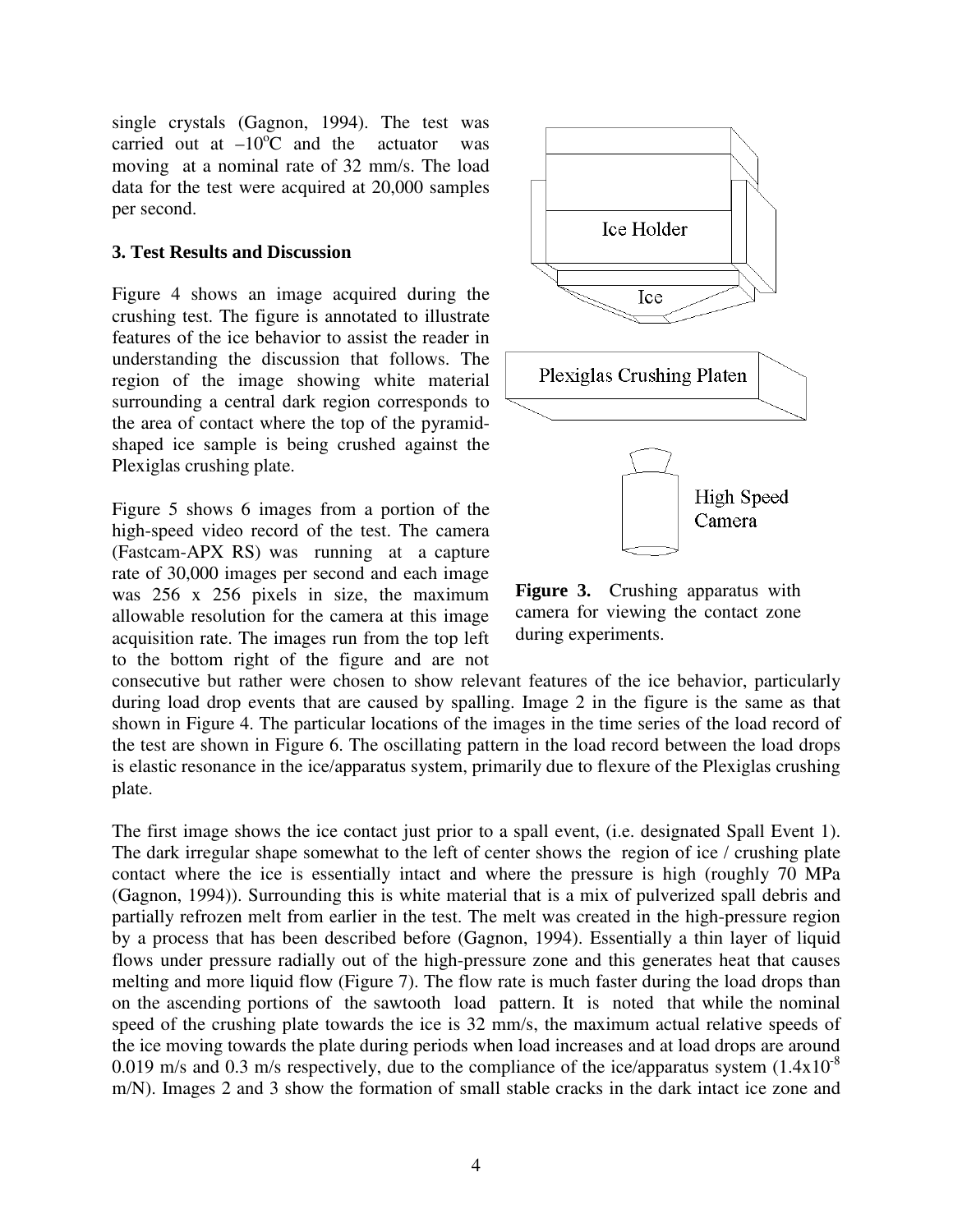

**Figure 4.** Image from the high-speed video record indicating various aspects of the ice behavior. The image is 43 mm wide.

production of fresh white material around the periphery of the dark zone due to the rapid exit of refreezing liquid and pulverization of the new spalls. This behavior is much easier to see when viewing the actual high-speed video record of the test, such as the movie segments shown at the IAHR 2008 session (contact author for information). Figure 4 serves as an aid to identify these aspects. The rapid exit and refreezing of melt is particularly evident in the form of a liquid/ice jet indicated in the figure. In this case, the velocity of the thin layer of ice produced indicates a lower-limit estimate for the liquid flow rate that produced the ice of about 15 m/s during the load drop. The thin piece of ice moving to the right in Image 3 of Figure 5, that shows as the bright object in the liquid/ice jet region, was used for the velocity estimate. Later in the high-speed image record the flat piece of ice was observed to be extremely thin (on the order of one image pixel, corresponding to 0.17 mm) after it had rotated somewhat to give an edge-on view while moving to the right. At another instance in the high-speed image record an estimate for an even higher lower-limit of fluid flow speed (about 40 m/s) at load drops was made. These high fluid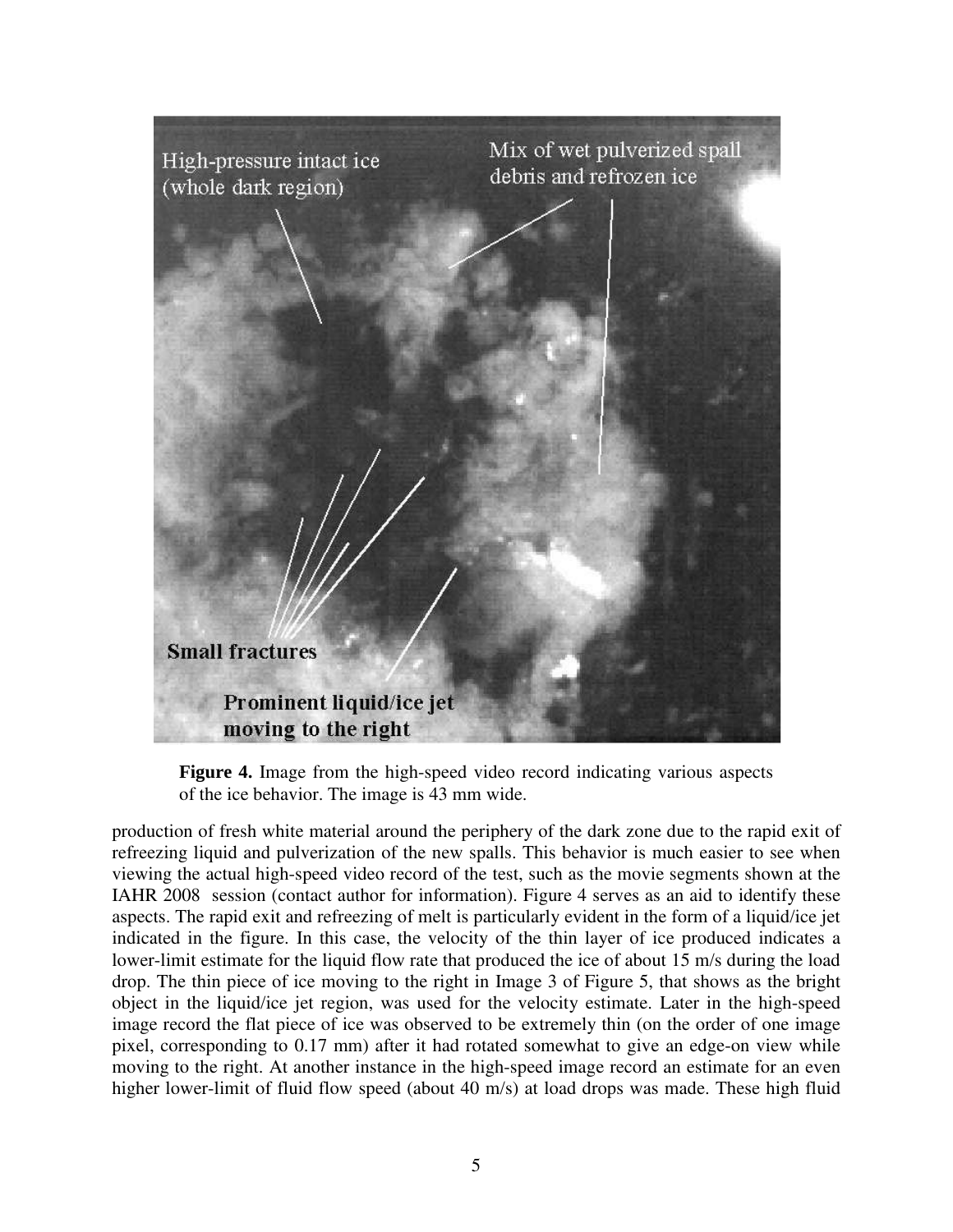flow and freezing rates are extraordinary and can only be observed with a camera that has at least the speed and resolution of the one used here. The rapid melt and fluid flow stops at the



**Figure 5.** Images from the high-speed video record indicating various aspects of the ice behavior. The arrow in images 2 and 3 is a marker that follows the edge of a freshly frozen thin piece of ice as it moves to the right. Figure 6 shows the corresponding points in time on the load record for the images.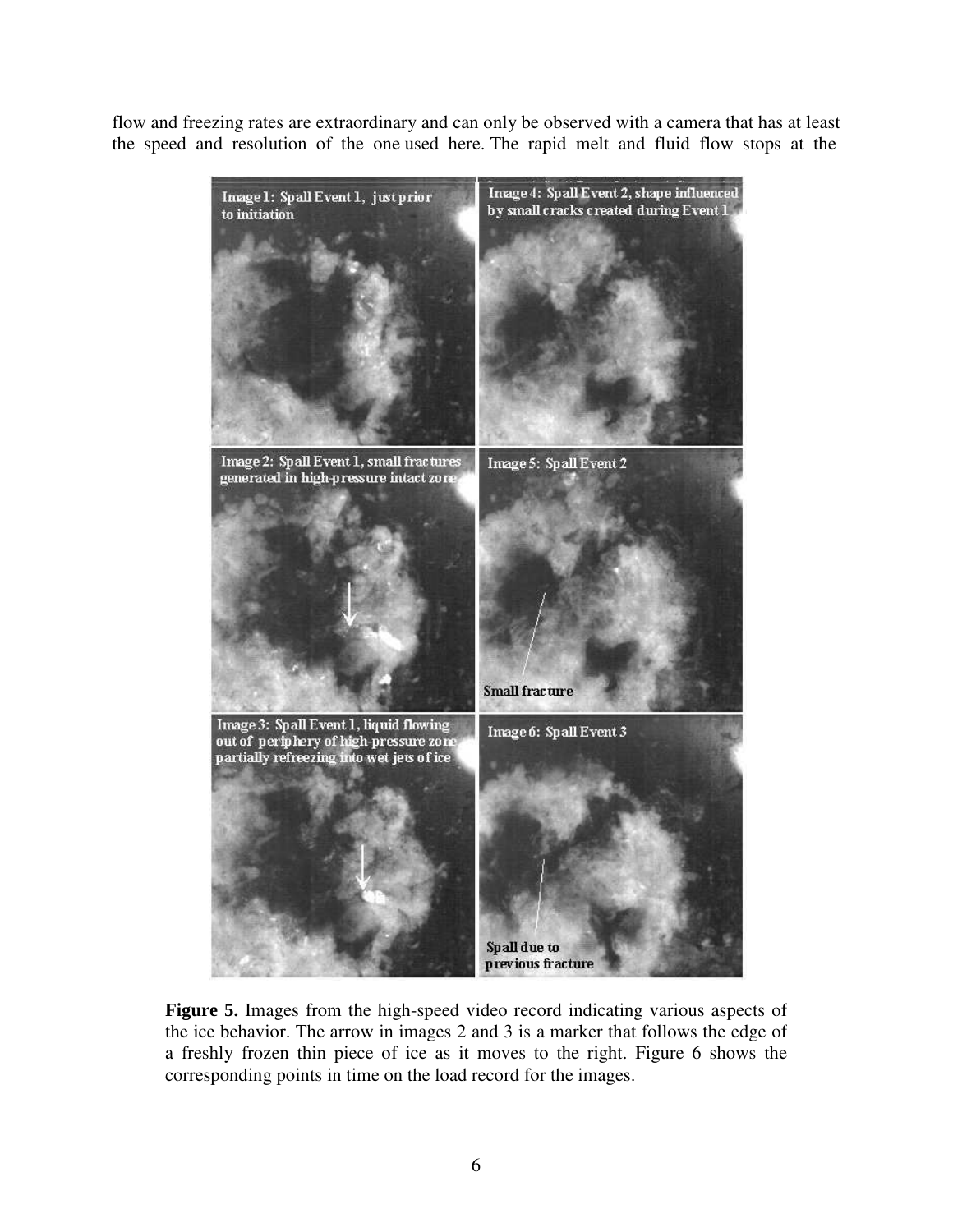

**Figure 6.** Load record for the test shown in Figure 5 with markers (open circles) corresponding to the six images. The oscillating pattern in the load record between the load drops is elastic resonance in the ice/apparatus system.

end of the spall event and bottom of the load drop. Further relatively slow melting and flow continues to occur during the ascending portion of the following load sawtooth, thereby expanding the intact ice contact area due to the melting, until the next spall event occurs. The next load drop is precipitated by the spall event (Spall Event 2) shown in Image 4. The spalling initiates at the small stable cracks that were created during the previous spall event and the spalling shape is somewhat determined by the distribution of



**Figure 7.** Schematic of the process of high-pressure viscous flow of melt that occurs when the ice moves against the crushing platen. The thickness of the liquid layer is highly exaggerated. (From Gagnon, 1994)

the small cracks. Three regions of remaining intact ice are present after Spall Event 2. From this sequence of events we can surmise that the seeds of a spalling event (i.e. the small cracks) are planted in the previous spalling event. Image 5 was taken a little later during Spall Event 2 and a small fracture has occurred in one portion of the intact ice, similar to the fractures that were evident in Images 2 and 3. Image 6 was acquired during the next spall event (Spall Event 3) and shows spalling that initiated in the vicinity of the small crack shown in Image 5. Hence, to summarize, the small cracks arising in the remaining intact ice during Spall Event 1 lead to Spall Event 2. And in turn the small crack that arose in the remaining intact ice during Spall Event 2 lead to Spall Event 3.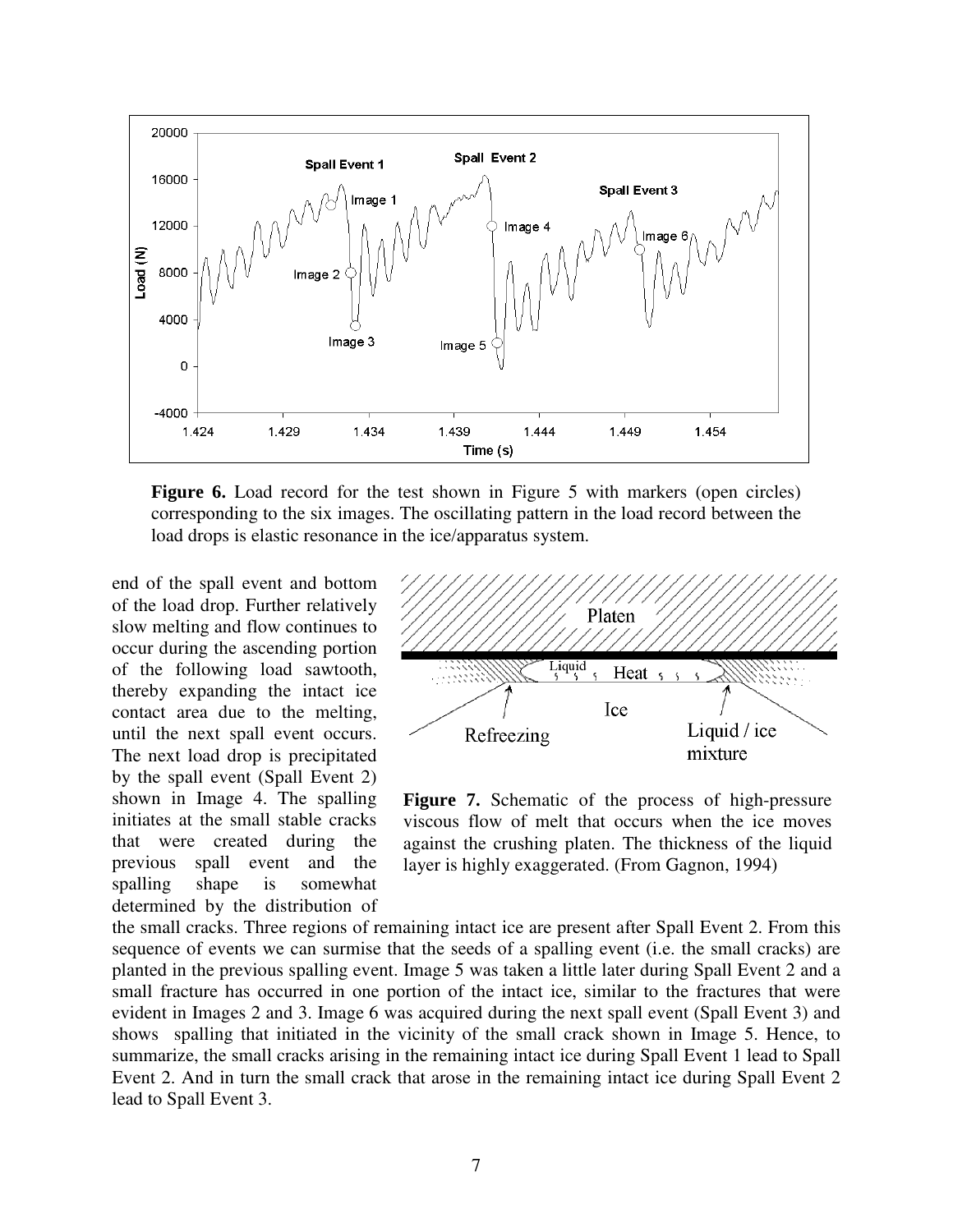The nature of the small cracks is not entirely clear. They may all be cracks of the ordinary type, that is, where molecular bonds are broken in the ice resulting in a void between the wall faces of the crack. Intriguingly, there may also be instances when 'compression fractures' occur (Knight and Knight, 1972; Baumann et al., 1984; Gagnon et al., 1994). In this case internal melting creates melt figures (liquid-filled fractures) inside the ice when rapid adiabatic pressurization occurs, such as during load drops where the pressure on the remaining intact ice initially increases rapidly (as in Figures 1 and 2). This speculation requires more detailed experiments for verification. In either case the result is the same, the strength of the ice gets compromised due to the presence of the cracks, whatever their nature. The stress required to make these cracks propagate in order to precipitate a spall and a load drop determines the peak load on the load sawtooth.

The regularity of the sawtooth load pattern appears to stem from two effects associated with the small fractures: 1. The fractures are roughly the same size regardless of the size of the load sawtooth or load drop. That is, they seem to be regulated by the stress in the ice during the load drop when the cracks are created rather than by the total load. 2. The cracks occur in the approximate center of the remaining intact ice during a load drop because there is little or no liquid flow and melt there and consequently the ice experiences more compressive stress than in the peripheral regions where ice is removed by melting due to the viscous flow of the liquid layer. The small fractures are stable since they do not propagate very far during the load drop, probably because the stress is highly localized and non-uniform in the stagnant central zone of the intact ice. Hence, when a subsequent spall occurs its nucleation point and ultimate shape are determined from the position and distribution of the cracks created during the previous load drop, and the spalling roughly reduces the initial intact ice contact area by one half. The drop in load due to the spall is consequently half the peak load on the sawtooth just prior to the spall event. The spalling initiates when the stress in the area where the small fractures reside reaches a value to make the fractures propagate. The consequence is that the magnitude of the rise in load on a sawtooth following a spalling and load drop event is not arbitrary but determined by the stress required to start the small fractures propagating.

The observations in this study lead to the interpretation given above. For the present test results, at least, the interpretation is reasonable. In the present case a relatively small ice sample was used and it was mono-crystalline. It is noted, however, that similar crushing behaviors during tests using single crystals and polycrystalline samples have been observed (Gagnon and Bugden, 2007), and therefore the interpretation given here may be applicable to the polycrystalline case. Along the same lines, similar crushing behaviors of ice at different scales have been observed (Gagnon, 1999) and the present interpretation could again be applicable at various scales.

In this study not much attention has been given to the white material surrounding the highpressure intact ice, consisting of pulverized spall debris and partially refrozen melt, and its role both as a confining and load bearing medium that develops as the crushing progresses further into the ice. This is beyond the scope of the present study, however these issues are discussed to some extent by Gagnon and Bugden (2007).